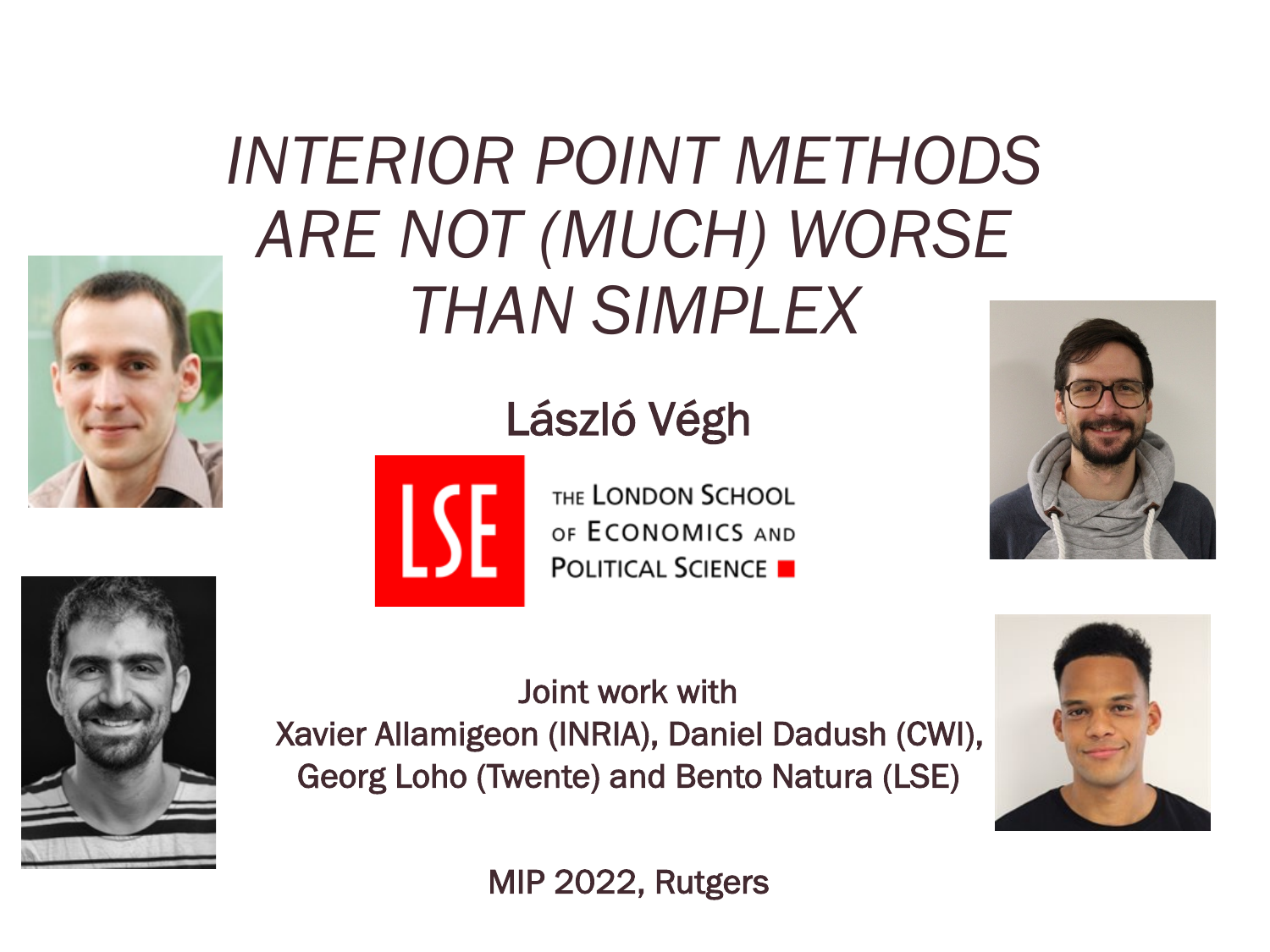## Interior point method vs **Simplex**

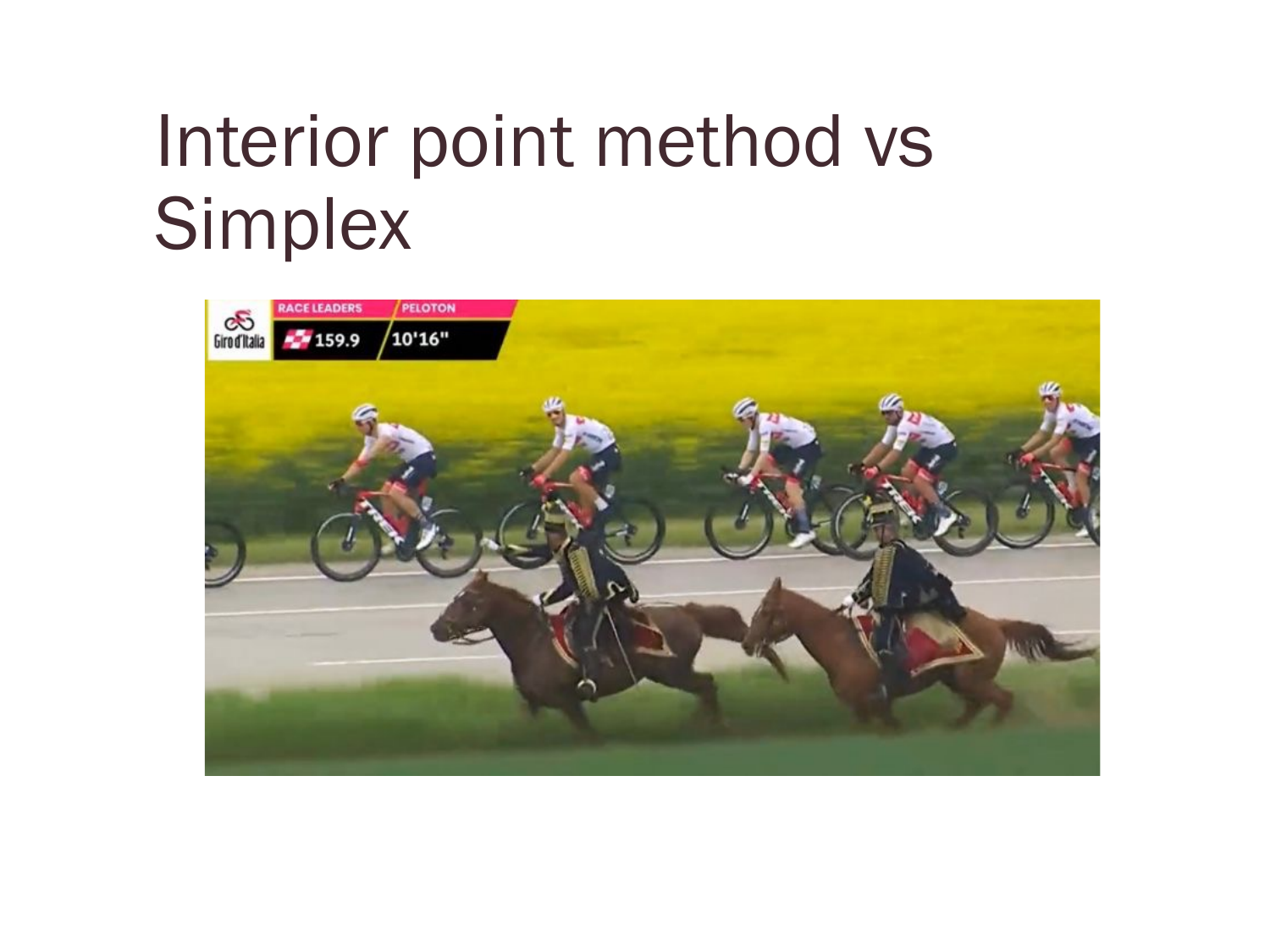

| <b>Simplex</b>                    | <b>IPM</b>                   |
|-----------------------------------|------------------------------|
| Dantzig, 1947                     | Karmarkar 1984               |
| Fast in practice                  | Fast in practice             |
| <b>Exponential in worst case</b>  | Polynomial in the input size |
| Polynomial smoothed<br>complexity |                              |
| Easy to warm start                |                              |
| <b>Numerically stable</b>         |                              |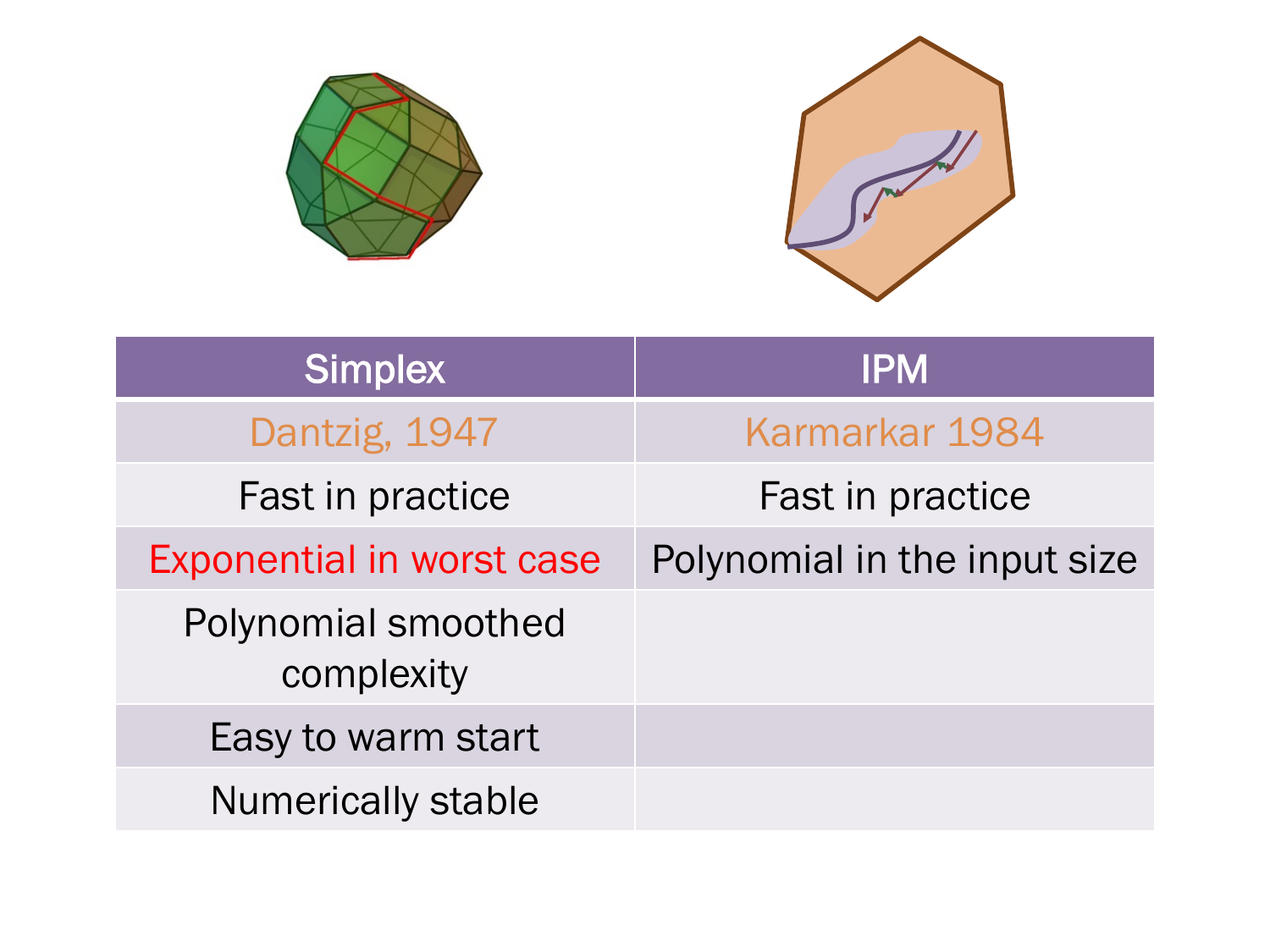### Complexity of LP algorithms

- $n$  variables,  $m$  equality constraints
- § Total encoding *L.*

$$
\min_{Ax} c^{\mathsf{T}} x
$$

$$
Ax = b
$$

$$
x \ge 0
$$

- Worst case bound for Simplex:  $\binom{n}{m}$  ≤ 2<sup>n</sup>
- Worst case bound for IPMs:  $poly(n, L)$ *… lots of recent improvements, see Yin Tat's talk*

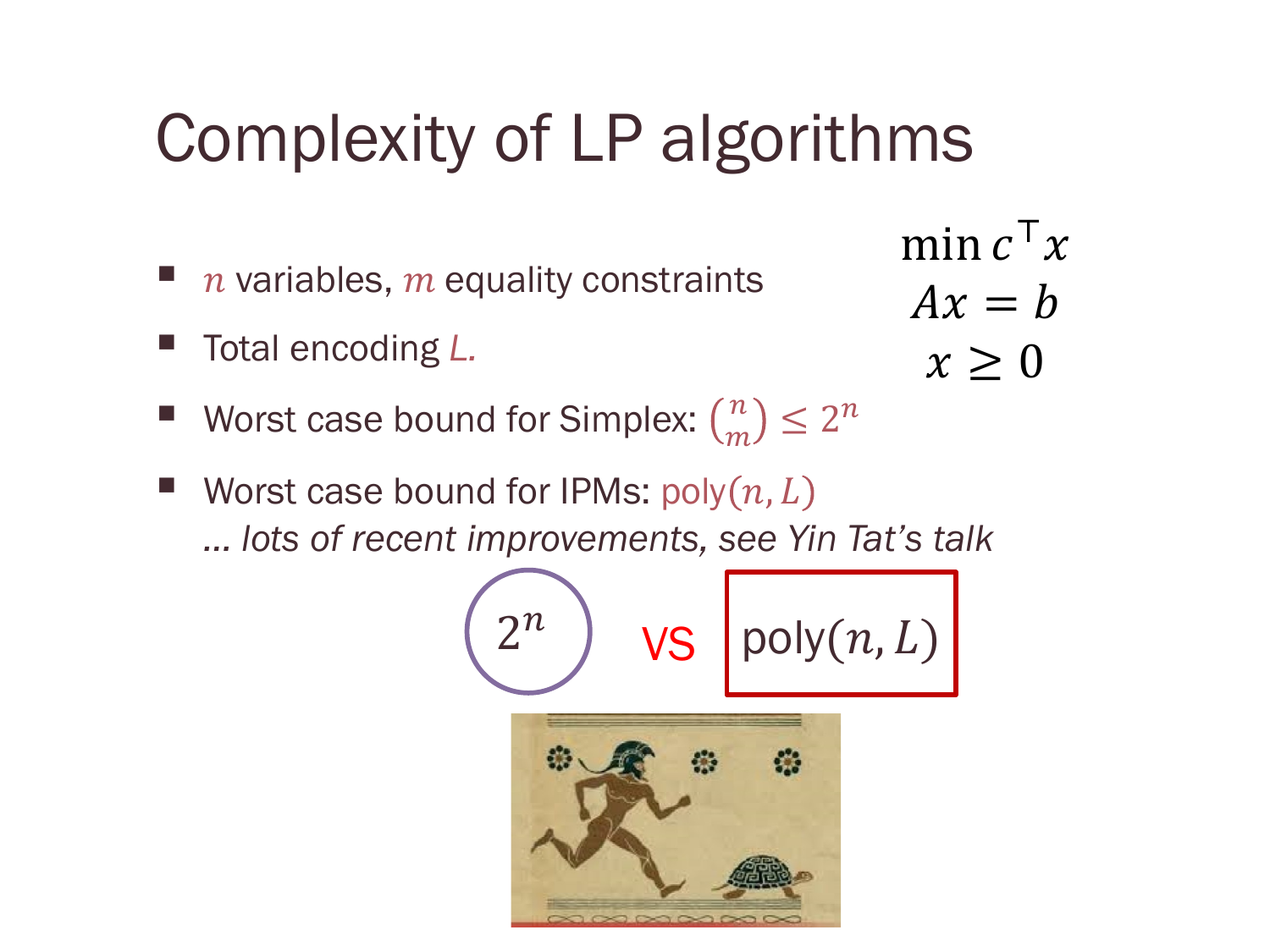Complexity of LP algorithms min  $c^{\mathsf{T}} x$  $Ax = b$  $x \geq 0$  $\left(2^n\right)$  VS  $\bigg| \mathsf{poly}(n,L) \bigg|$ 

- § Some problems with polynomial encoding can be formulated as LPs with exponential entries
- Is there any function  $f(n)$  and an IPM method with running time

 $min(poly(n, L), f(n))$ ?

Strongly polynomial algorithm:  $poly(n)$  arithmetic operations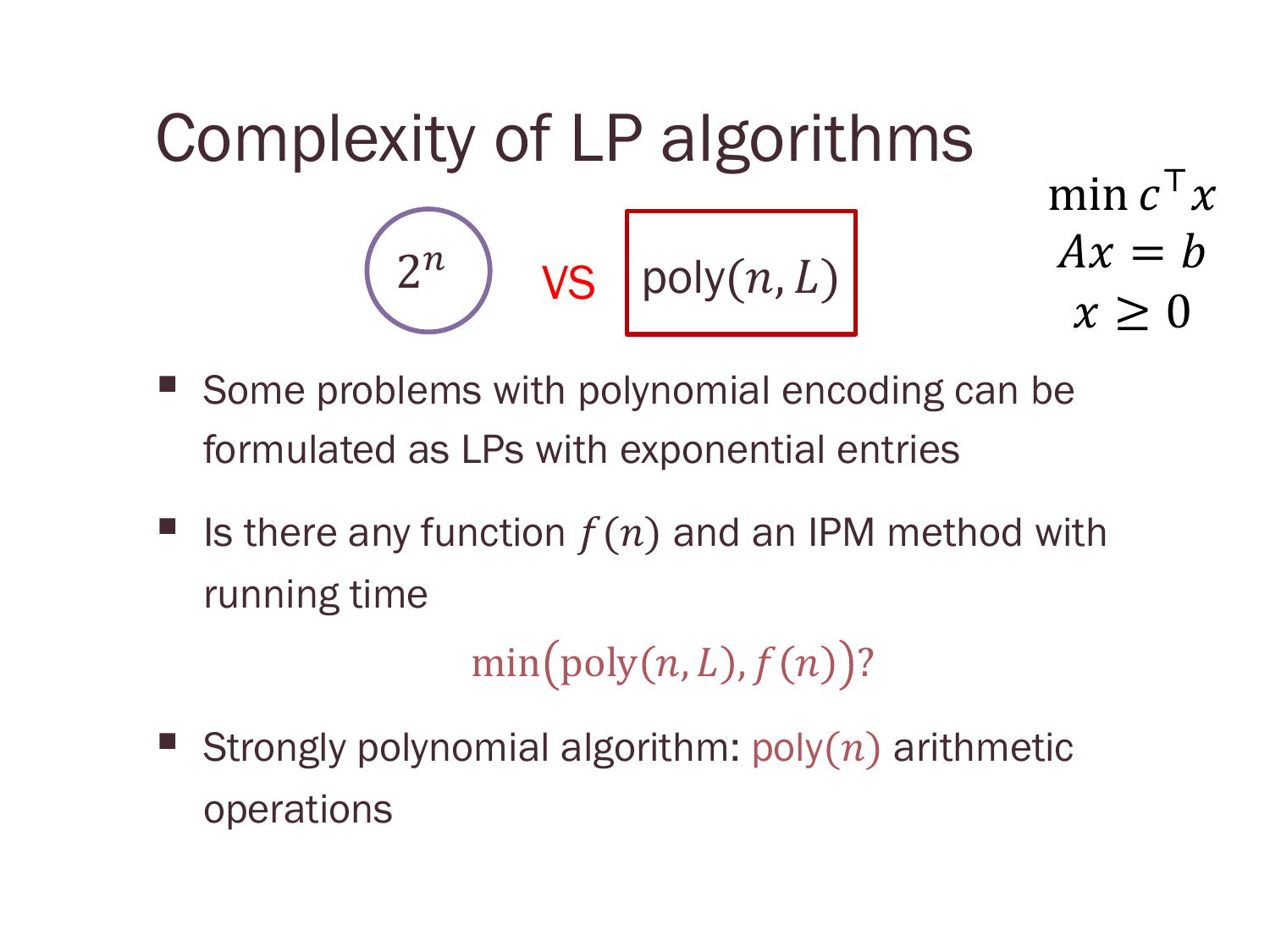Is there a strongly polynomial algorithm for Linear Programming?



*Smale's 9th question*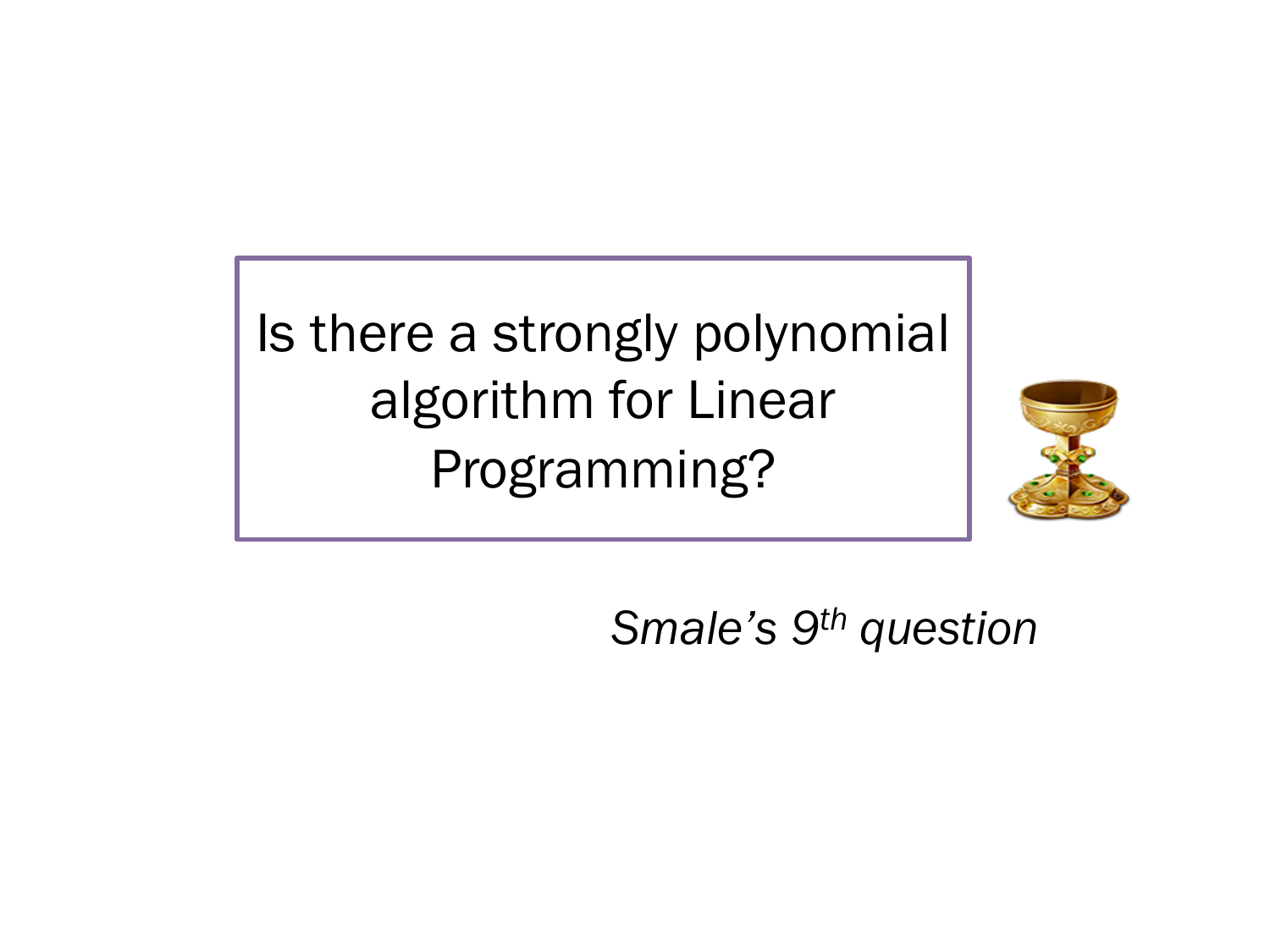Strongly polynomial algorithms for classes of Linear Programs

min  $c^{\top}x$ ,  $Ax = b$   $x \ge 0$ 

- Combinatorial problems: two variable per inequality systems, network flows, discounted MDPs, …
- **F** Tardos '86: poly  $(n, \log \Delta_A)$ dependence only on  $A$ , but not on  $b$  and  $c$ .  $\Delta_A$  = max{| det(*B*) |: *B* submatrix of *A*}
- Layered-least-squares (LLS) Interior Point Method Vavasis & Ye '96: poly $(n, \log \bar{\chi}_A)$  LP algorithm in the real model of computation  $\bar{\chi_A}$ : Dikin–Stuart–Todd condition number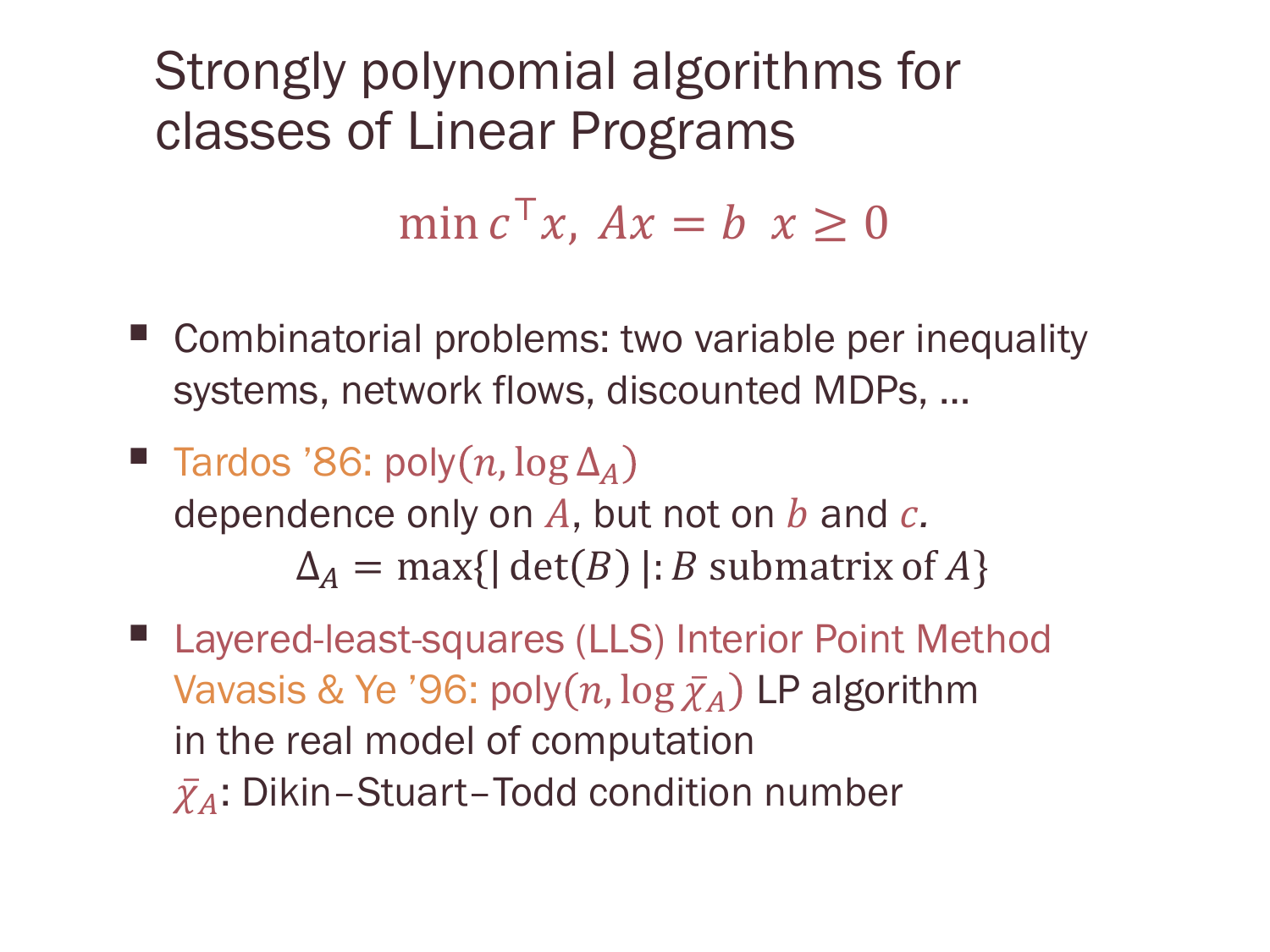## Primal and dual LP

 $A \in \mathbb{R}^{m \times n}, c \in \mathbb{R}^m, b \in \mathbb{R}^n$ 

| min $c^{\mathsf{T}} x$ | $\max b^{\mathsf{T}} y$ |
|------------------------|-------------------------|
| $Ax = h$               | $A^{\dagger} y + s = c$ |
| $x \geq 0$             | $s \geq 0$              |

- Complementary slackness: Primal and dual solutions  $(x, s)$  are optimal if  $x^T s = 0$ :  $x_i = 0$  or  $s_i = 0$  for each  $i \in [n]$ .
- Optimality gap:

 $c^{\mathsf{T}} x - b^{\mathsf{T}} y = x^{\mathsf{T}} s.$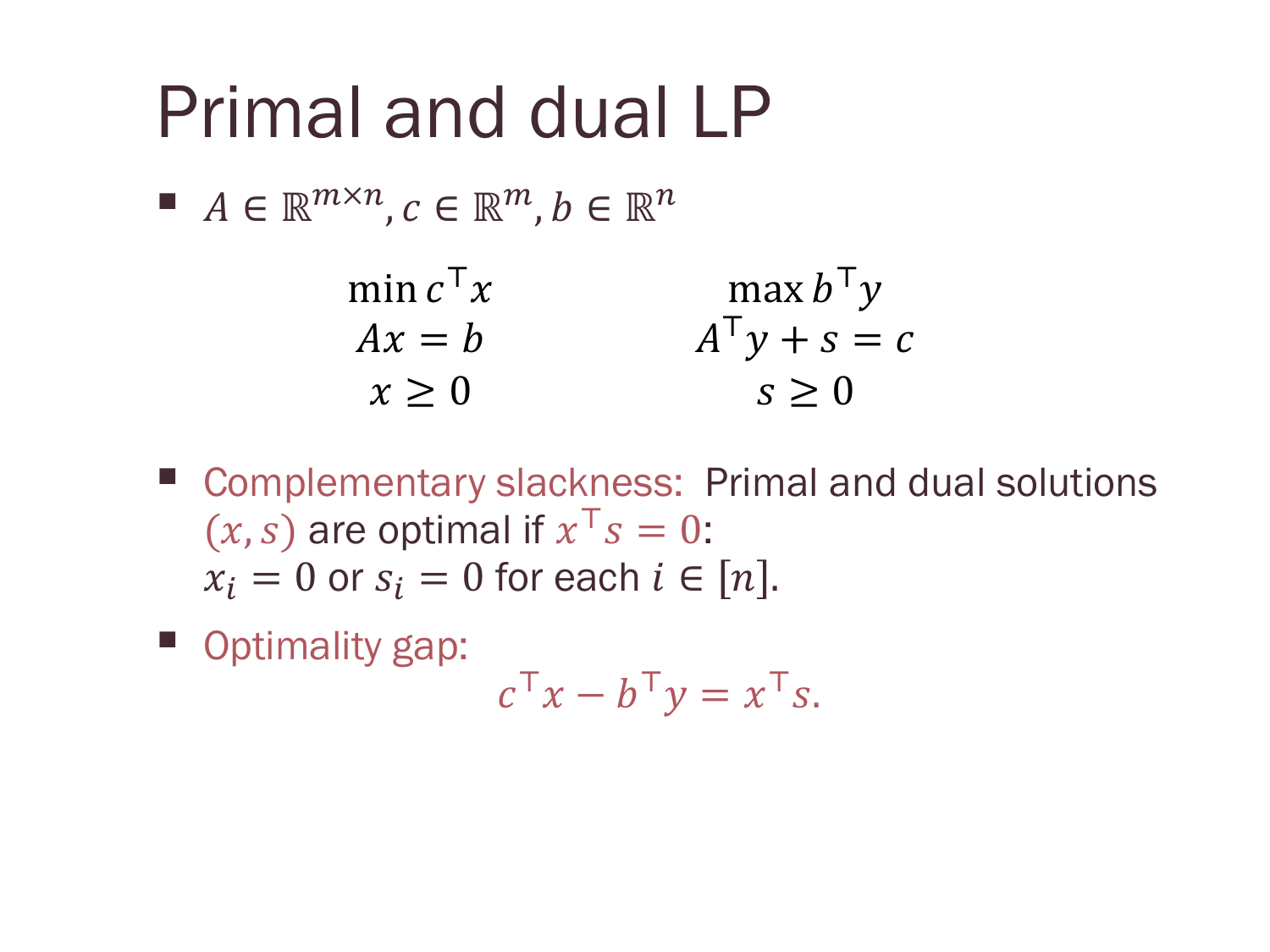# The central path



For each  $\mu > 0$ , there exists a unique  $z(\mu) = (x(\mu), y(\mu), s(\mu))$  such that  $x(\mu)_i s(\mu)_i = \mu \ \forall i \in [n]$ 

the central path element for  $\mu$ .

- The central path is the algebraic curve  ${z(\mu): \mu > 0}$
- For  $\mu \rightarrow 0$ , the limit is an optimal solution  $z^* = (x^*, y^*, s^*)$ .
- The duality gap is  $s(\mu)^{\top} x(\mu) = n\mu$ .
- § Interior point algorithms: walk down along the central path with  $\mu$  decreasing geometrically.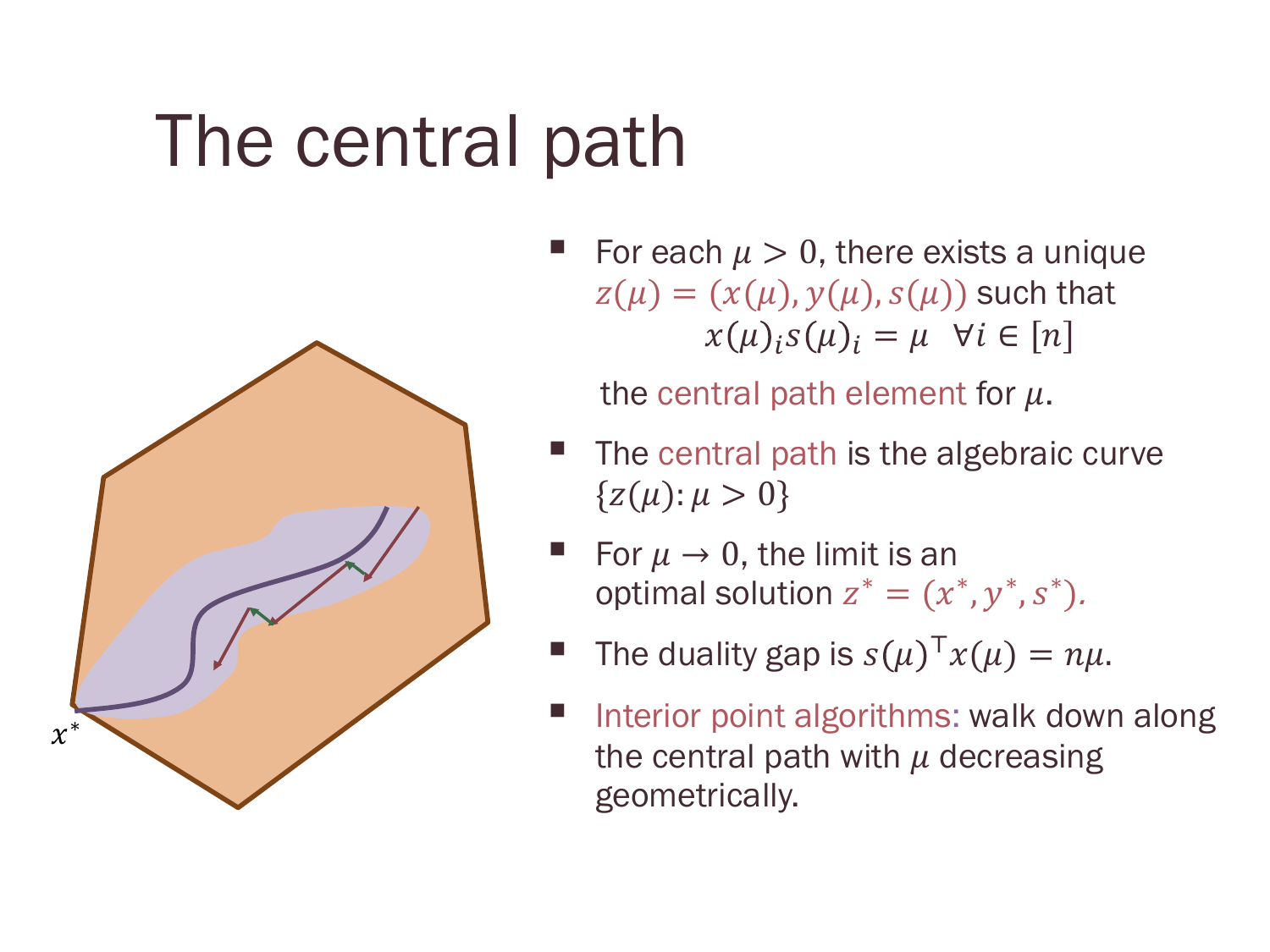#### The Mizuno–Todd–Ye Predictor-Corrector Algorithm

- Start from point  $z_0 = (x_0, y_0, s_0)$  'near' the central path at some  $\mu_0 > 0$ .
- § Alternate between
	- § Predictor steps: 'shoot down' the central path, decreasing  $\mu$  by a factor at least  $1 - 1/O(\sqrt{n})$ . May move slightly 'farther' from the central path.
	- Corrector steps: do not change parameter  $\mu$ , but move back 'closer' to the central path.

Within  $O(\sqrt{n})$  iterations,  $\mu$  decreases by a factor 2.

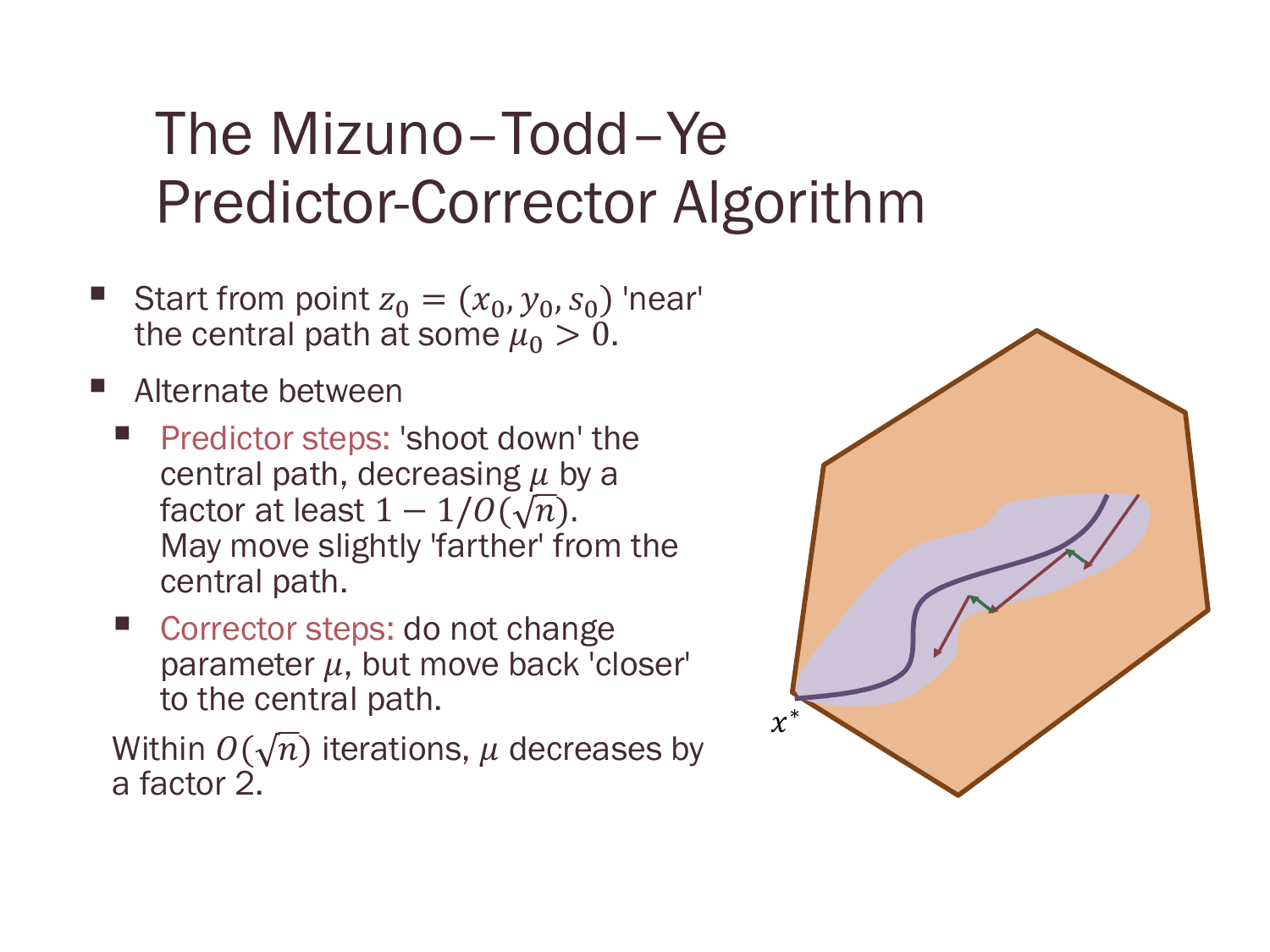#### Layered Least Squares Interior Point Method Vavasis-Ye '96

■  $O(n^{3.5} \log \bar{\chi}_A)$  iterations

parts in

 $O(n^{1.5} \log \bar{\chi}_A)$ 

- $\bar{\chi}_A$ : Dikin-Stuart-Todd condition number
- Combinatorial structure of central path:  $\leq {n \choose 2}$  short and curved segments connected by long and straight parts Short =  $O(n^{1.5} \log \bar{\chi}_A)$ LLS IPM glides through the long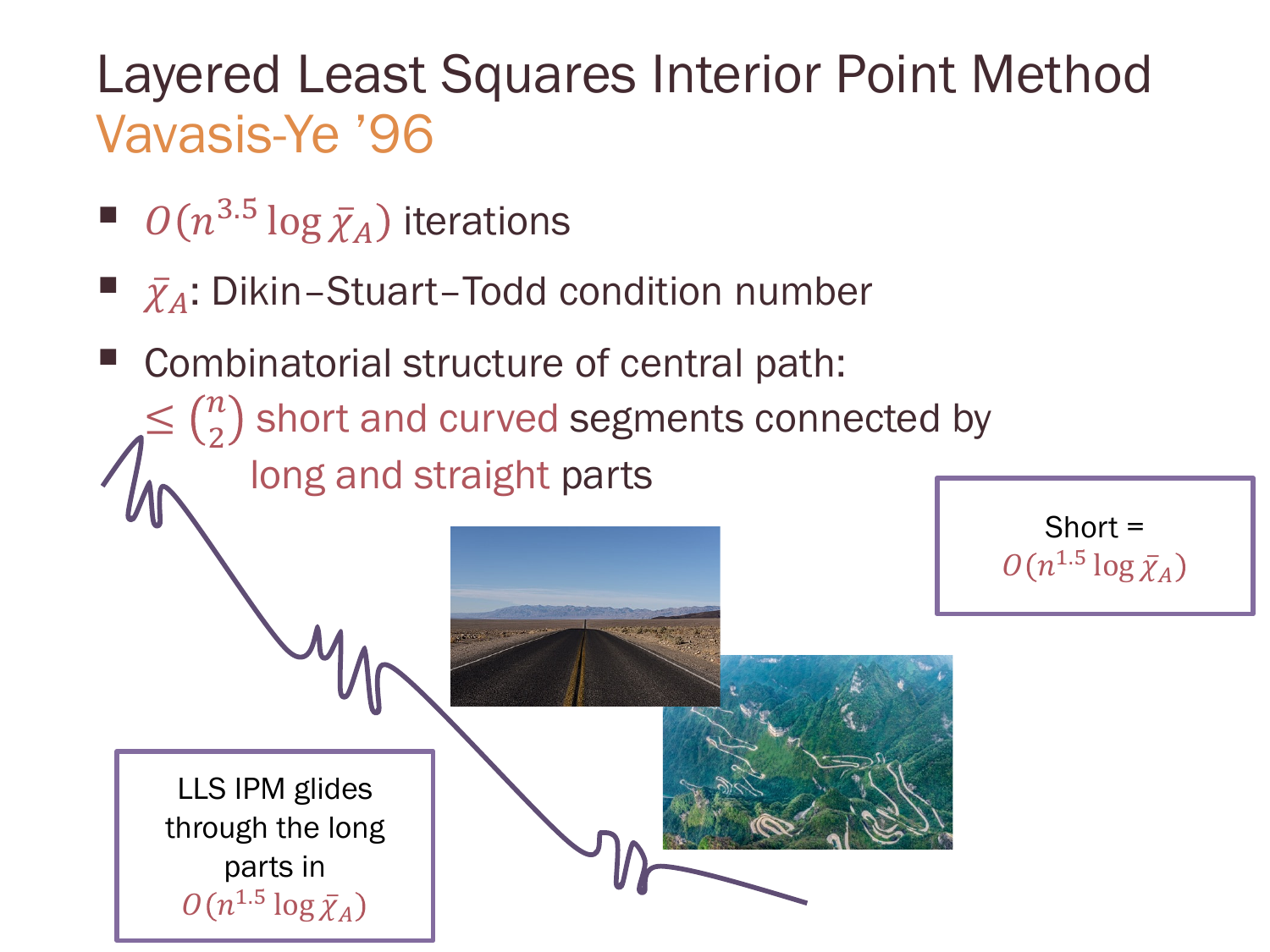### Scaling invariant bounds

 $\bar{\chi}_A^*$  $\bar{A}$  = inf{ $\bar{\chi}_{AD}$ : D ∈  $\mathbb{R}^{n \times n}$  positive diagonal}

- E Central path is invariant under diagonal rescalings, but  $\bar{\chi}_A$  and the Vavasis–Ye algorithm are not.
- poly $(n, \log \bar{\chi}_A^*)$  algorithms
	- § Predictor-Corrector Trust Region algorithm Lan, Monteiro & Tsuchiya '09 computing the step directions has weakly polynomial dependence on  $b$  and  $c$
	- Scaling invariant LLS Dadush, Huiberts, Natura, V. '20 using combinatorics of circuit imbalances

■ poly $(n, \log \bar{\chi}_A^*)$  bound on the Sonnevend-Stoer-Zhao curvature of the central path Monteiro & Tsuchiya '08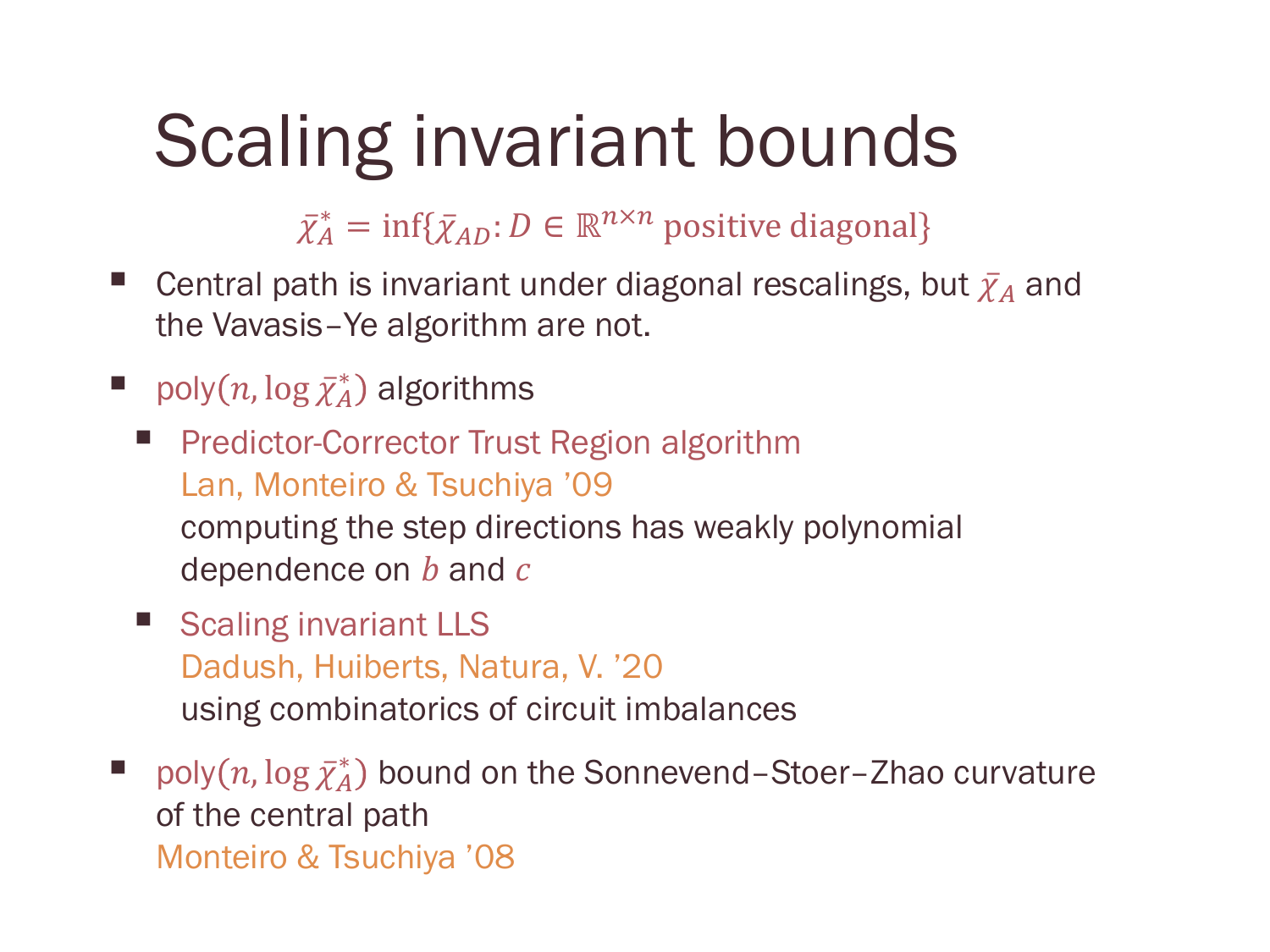



- $\bar{\chi}^*_A$  can be still unbounded
- Is poly $(n, \log \bar{\chi}_A^*)$  a tight bound on what an IPM can achieve, or…
- Could even strongly polynomial IPMs exist?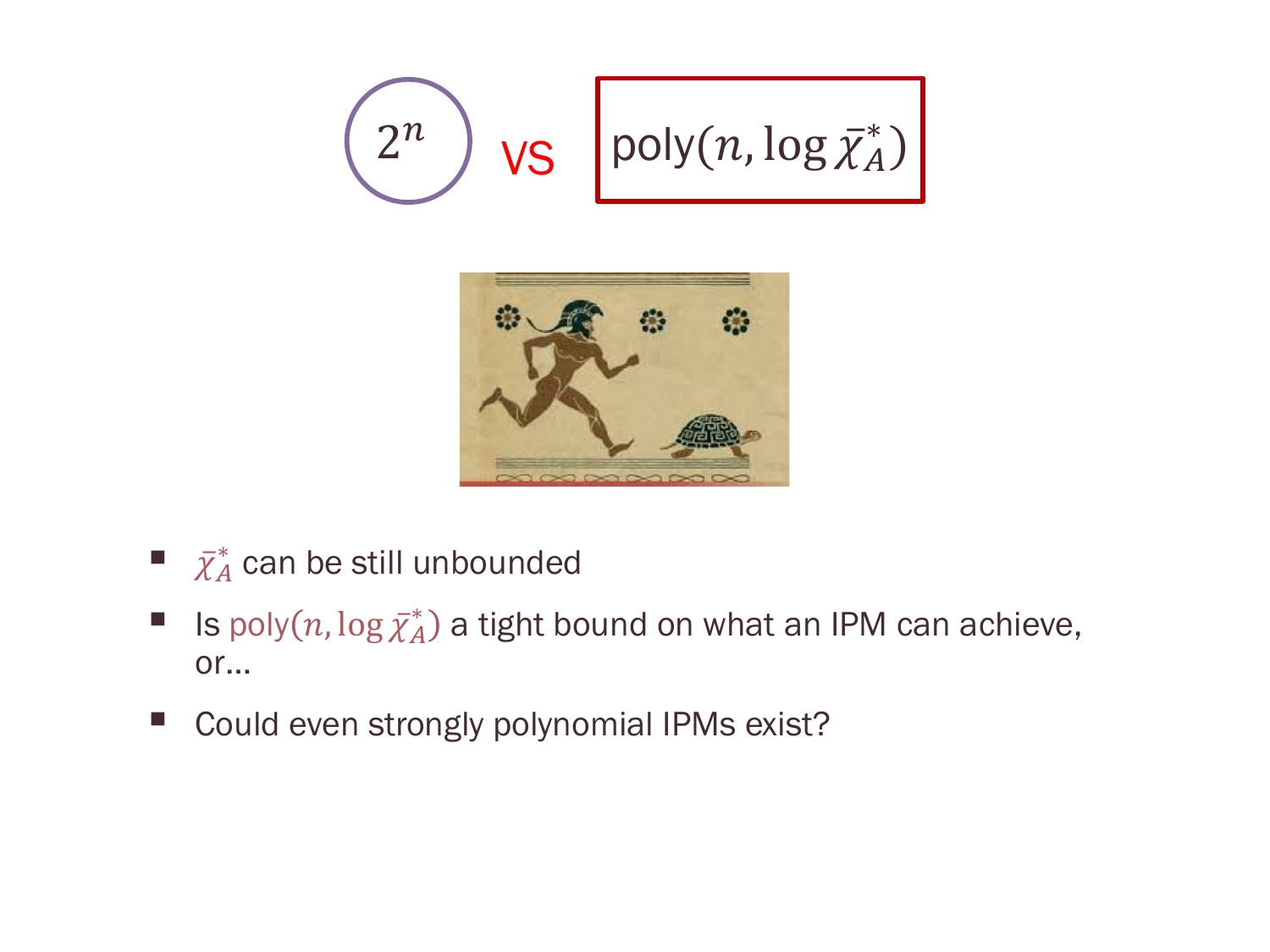# Impossibility results

- § THEOREM (Allamigeon, Benchimol, Gaubert & Joswig '18): No path following method can be strongly polynomial that stays in the wide neighbourhood of the standard log barrier central path*.*
- **•** Proof using tropical geometry: studies the tropical limit of a family of parametrized linear programs.
- Allamigeon, Gaubert & Vandame '22: extension to arbitrary self-concordant barrier functions IPM analogue of Klee–Minty cube
- Previous work: Deza, Terlaky & Zinchenko '09

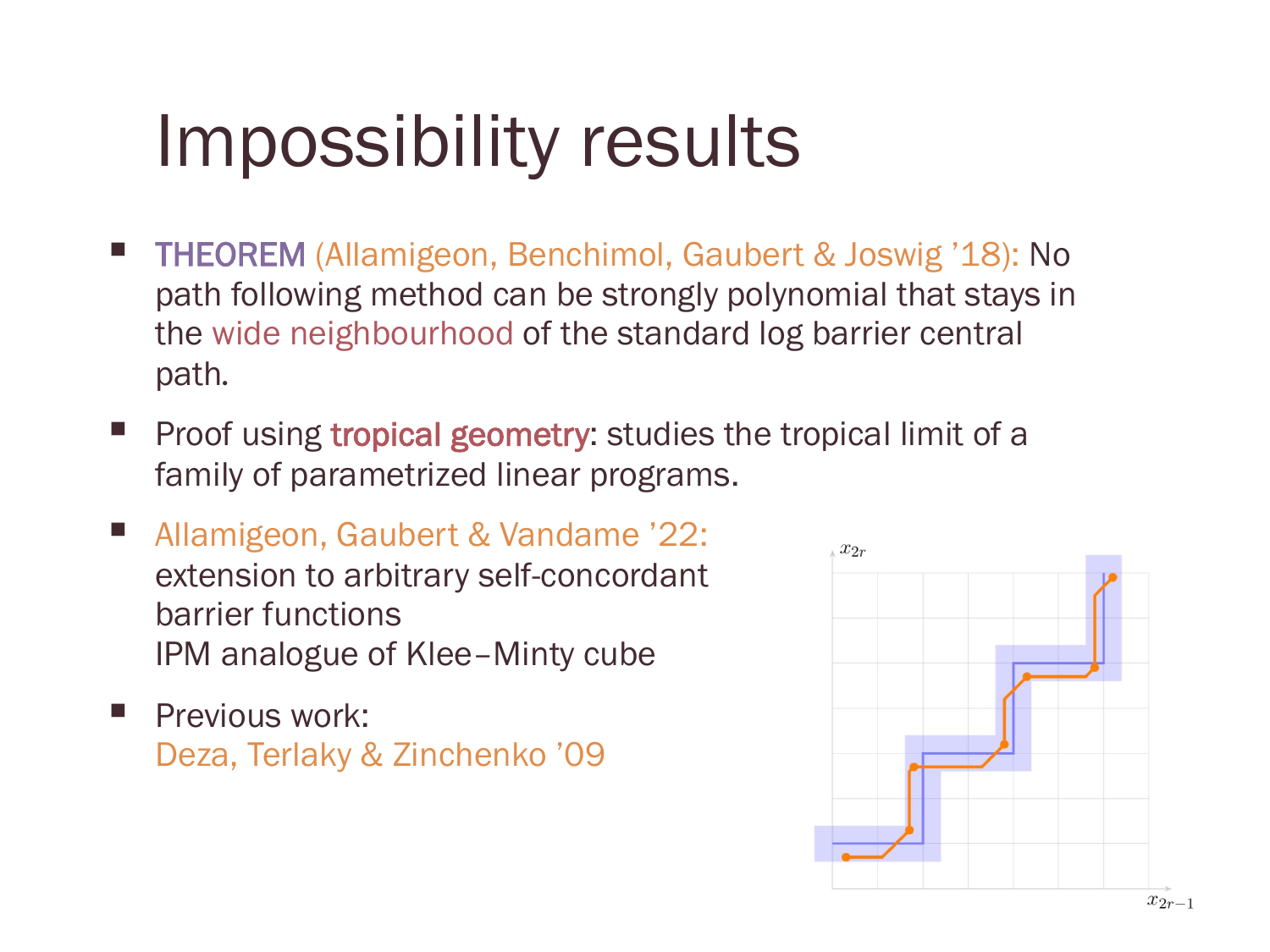$$
\min\left\{\left[\text{poly}(n,\log \bar{\chi}_A^*)\right],\left(2^n\right)\right\}
$$

THEOREM (Allamigeon, Dadush, Loho, Natura & V. '22) There exists a primal-dual path following method where the number of iterations is  $O(n^{1.5} \log n) \min \big\{ O(2^n)$ , min  $\big\{ \text{of any path follows } r \in \mathbb{R}^n \big\}$ 

of any path following method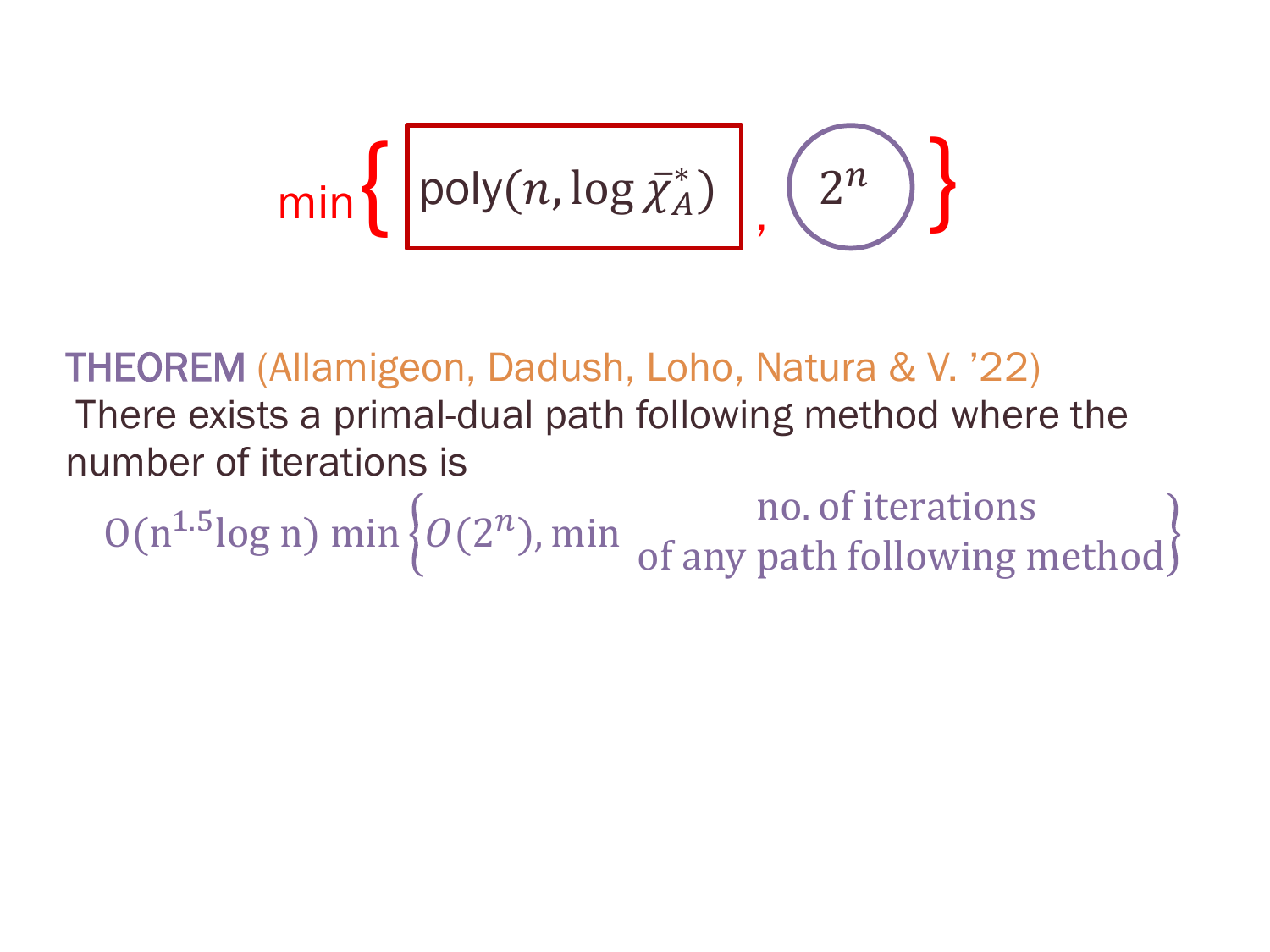#### Following a piecewise linear path in the wide neighbourhood

For any piecewise linear curve with T pieces on  $(0, \mu_0)$  in the  $\theta$ -wide neighbourhood, our IPM makes at most

$$
O\left(n^{1.5}T\log\frac{n}{1-\theta}\right)
$$

iterations is the  $\ell_2$ -neighbourhood.

$$
\bar{\mu}(z) = \frac{x^{\top} s}{n}
$$

$$
CP = \left\{ z = (x, y, s) : \frac{x s}{\bar{\mu}(z)} = 1 \right\}
$$

$$
\mathcal{N}^2(\beta) = \left\{ z = (x, y, s) : \left\| \frac{x s}{\bar{\mu}(z)} - 1 \right\| \le \beta \right\}
$$

$$
\mathcal{N}^{-\infty}(\theta) = \left\{ z = (x, y, s) : \frac{x s}{\bar{\mu}(z)} \ge (1 - \theta) 1 \right\}
$$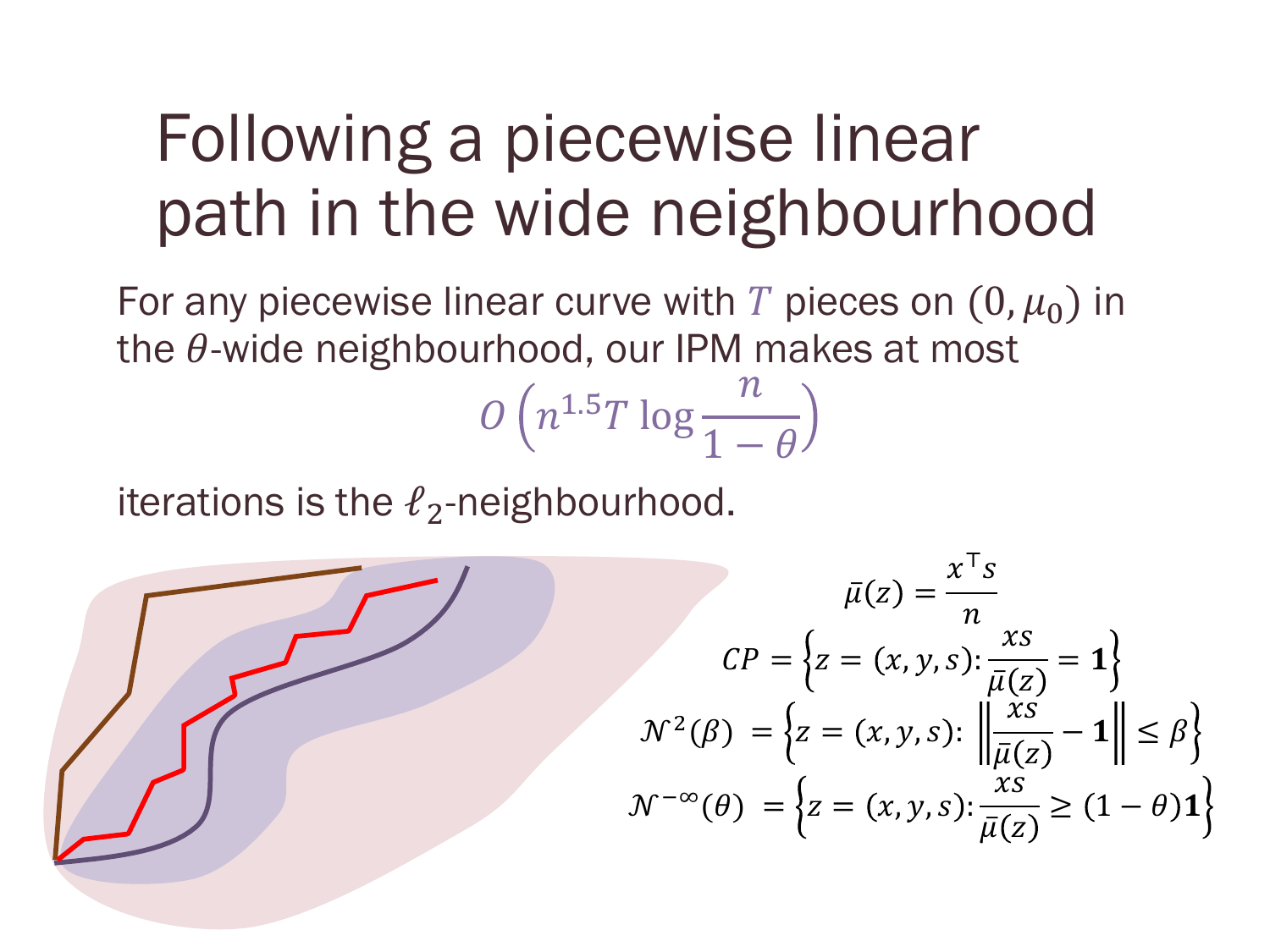# The Max Central Path

GOAL: Show the existence of a piecewise linear curve with  $\leq 2^n$ pieces in the wide neighbourhood

Max Central Path  $\bar{x}(\mu) = (\bar{x}_1(\mu), \bar{x}_2(\mu), ..., \bar{x}_n(\mu)),$  $\bar{S}(\mu) = (\bar{S}_1(\mu), \bar{S}_2(\mu), ..., \bar{S}_n(\mu))$ 



 $\bar{x}_i$  = max  $x_i$  $Ax = b$  $x \geq 0$  $c^{\top}x \leq OPT + n\mu$   $b^{\top}y \geq OPT - n\mu$  $\bar{s}_i$  = max  $s_i$  $A^{\mathsf{T}}y + s = c$  $s \geq 0$ **LEMMA:**  $\frac{\bar{x}(\mu)}{2n} \leq x(\mu) \leq \bar{x}(\mu)$  and  $\frac{\bar{s}(\mu)}{2n} \leq s(\mu) \leq \bar{s}(\mu)$ 

 $\bar{x}(\mu)$  and  $\bar{s}(\mu)$  not primal & dual feasible, but averaging the corresponding solutions gives a PL curve in the wide neighbourhood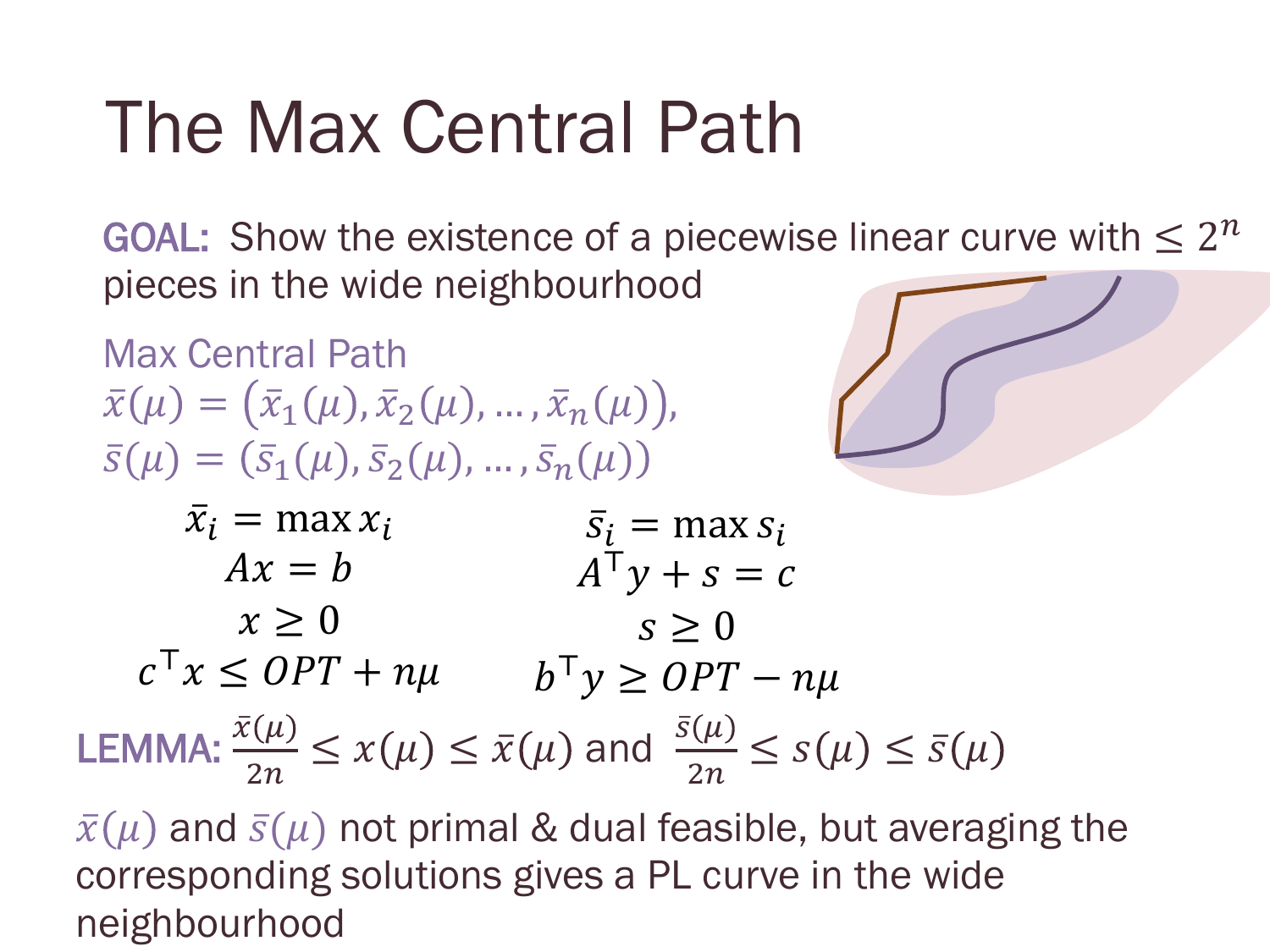# The Max Central Path

- The Max Central Path has  $O(2^n)$  segments
- It is also bounded by the total length of  $2n$ shadow vertex simplex paths
- Shadow Vertex Simplex: average case analysis Borgwardt '87 smoothed complexity Spielman & Teng '04
- The Max Central Path is also related to the tropical central path used in the lower bounds



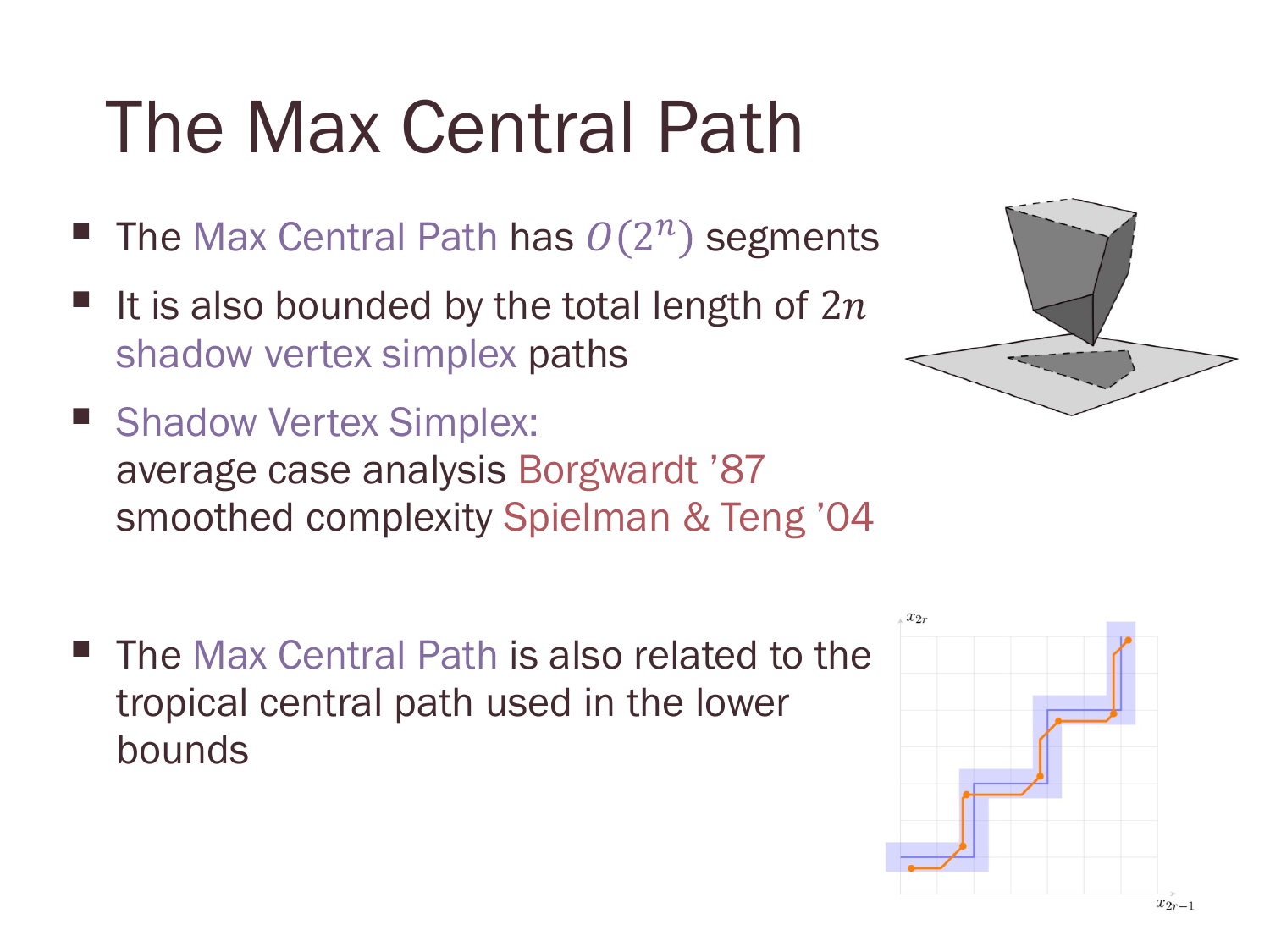### Following a piecewise linear path in the wide neighbourhood

For any piecewise linear curve with T pieces on  $(0, \mu_0)$  in the  $\theta$ wide neighbourhood, our IPM makes at most

$$
O\left(n^{1.5}T\log\frac{n}{1-\theta}\right)
$$

iterations is the  $\ell_2$ -neighbourhood.

$$
\bar{\mu}(z) = \frac{x^{\top} s}{n}
$$

$$
CP = \left\{ z = (x, y, s) : \frac{x s}{\bar{\mu}(z)} = \mathbf{1} \right\}
$$

$$
\mathcal{N}^2(\beta) = \left\{ z = (x, y, s) : \left\| \frac{x s}{\bar{\mu}(z)} - \mathbf{1} \right\| \le \beta \right\}
$$

$$
\mathcal{N}^{-\infty}(\theta) = \left\{ z = (x, y, s) : \frac{x s}{\bar{\mu}(z)} \ge (1 - \theta) \mathbf{1} \right\}
$$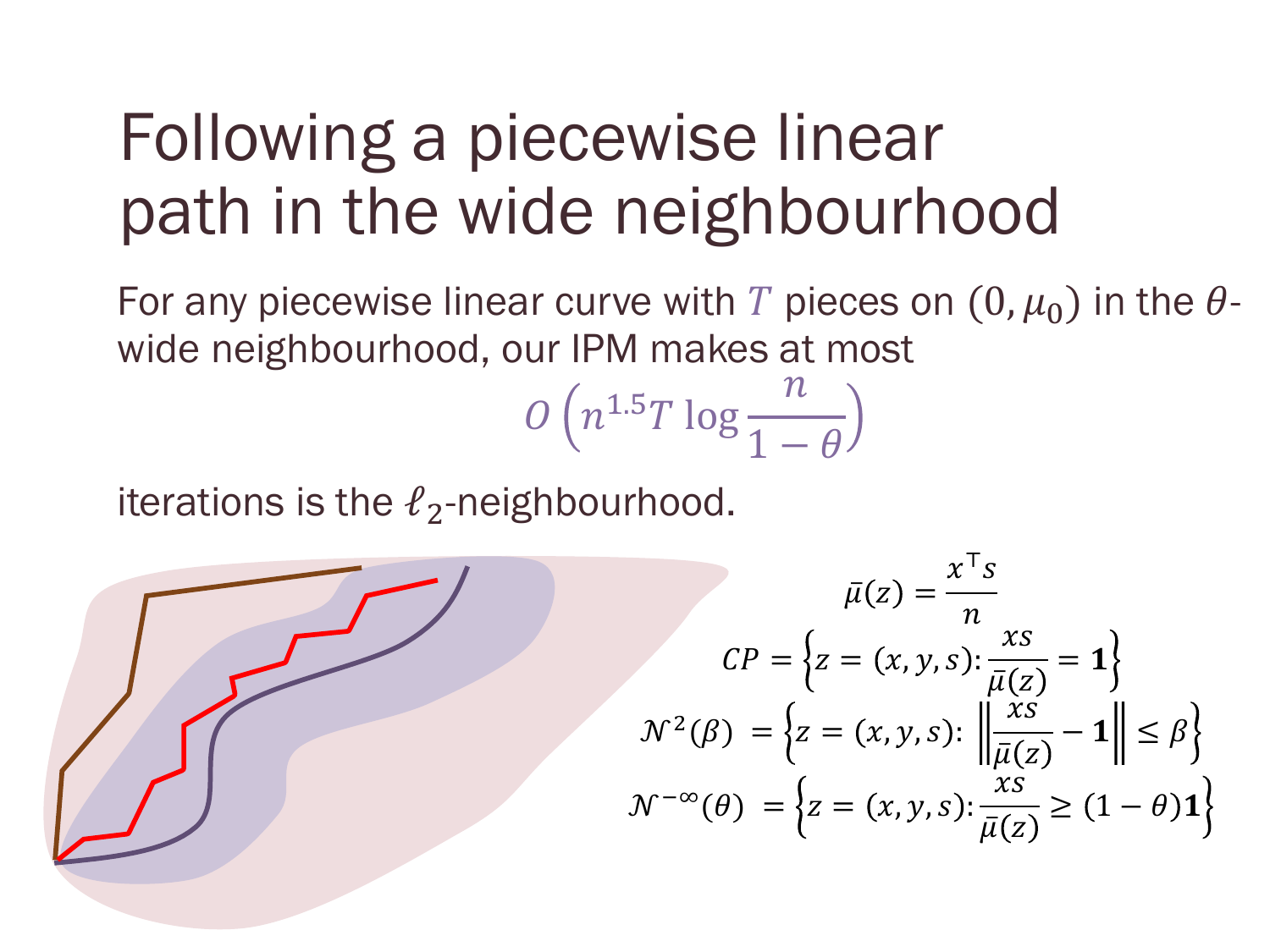## Polarization of central path segments

If there is a linear segment in the wide neighbourhood of the central path segment

 $\mathcal{CP}[\mu_1, \mu_0] = \{x(\mu): \mu_1 \leq \mu \leq \mu_0\},\$ then this segment is polarized  $\exists B \cup N = \{1, 2, ..., n\}$  $\gamma x_i(\mu_0) \leq x(\mu) \leq n x_i(\mu_0) \ \forall i \in B$ 1  $\overline{n}$  $\mu$  $\mu_{0}$  $x_i(\mu_0) \leq x(\mu) \leq$ 1  $\gamma$  $\breve{\mu}$  $\mu_{0}$  $x_i(\mu_0) \forall i \in \mathbb{N}$ same for  $s(\mu)$  with B and N swapped



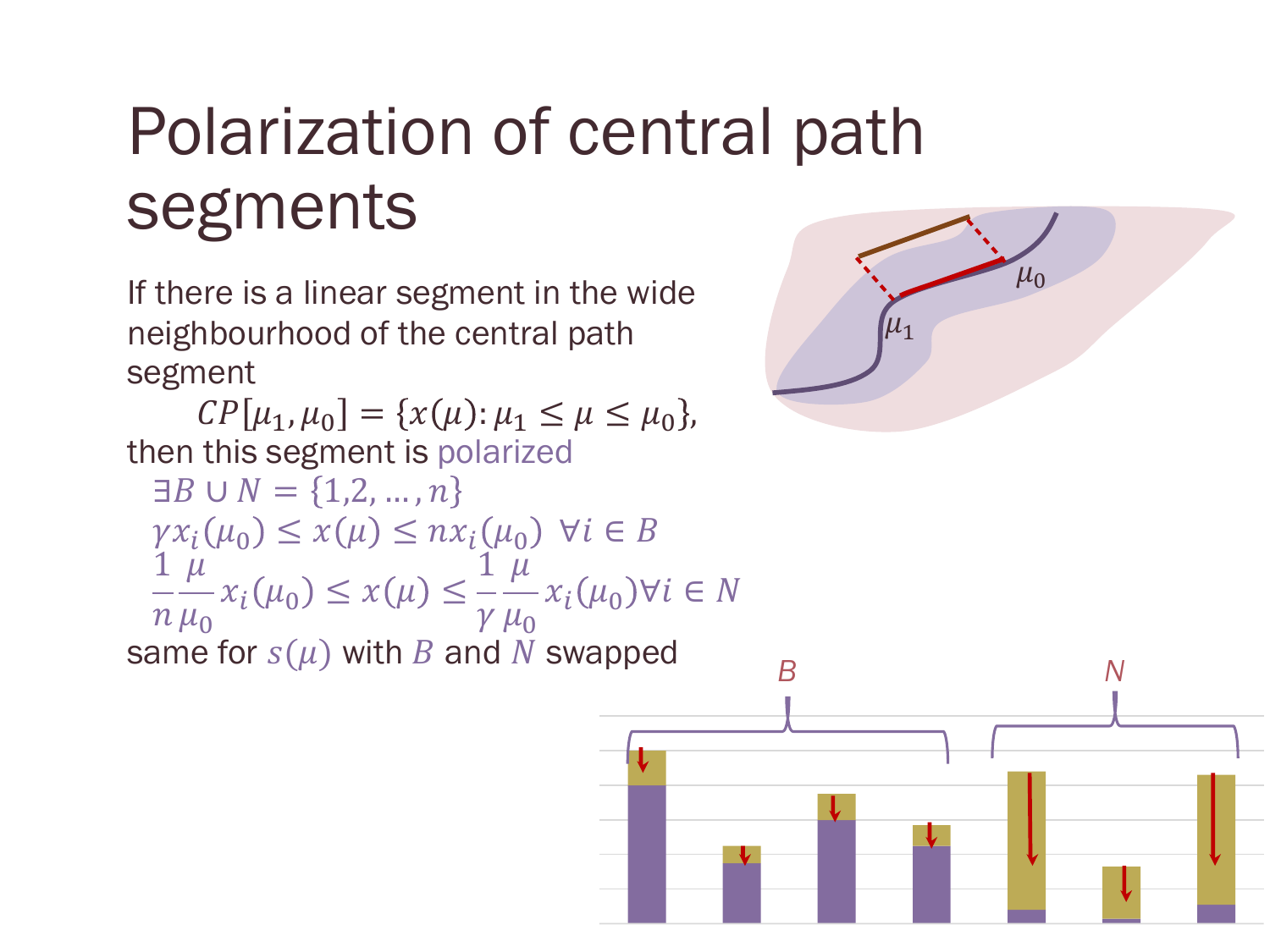#### Subspace Layered Least Squares IPM *B N*

New LLS step direction that can traverse any polarized segment  $\mathcal{C}P[\mu_1, \mu_0]$  in  $\mathcal{O}(n^{1.5}\log n)$  iterations, no matter the length

STEP 1: guess the polarizing partition B ∪ N

 $\Delta x^a$ ,  $\Delta s^a)$ : Standard affine scaling step  $\tilde{B} \coloneqq \{i:$  $\Delta x_i^a$  $x_i$  $\lt$  $\Delta s_i^a$  $S_i$ ,  $\widetilde{N} \coloneqq [n] \setminus \widetilde{B}$ 

LEMMA (Roughly): If we are still far from the end of the polarized segment, this reveals the polarizing partition:

$$
\tilde{B}=B,\qquad \tilde{N}=N
$$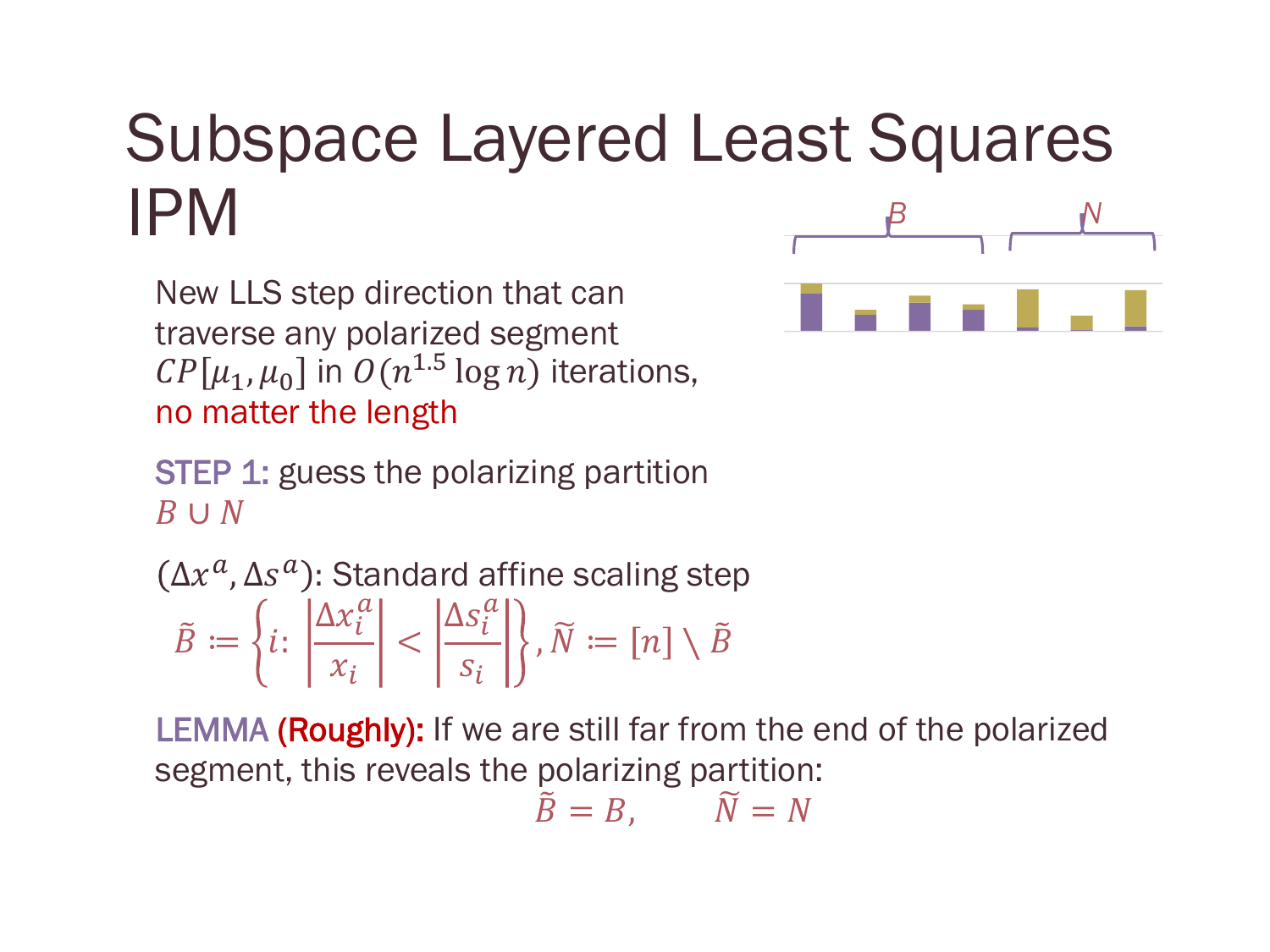#### Predictor-Corrector Trust Region algorithm Lan, Monteiro & Tsuchiya '09

Given  $(B, N)$ , select the primal direction  $\Delta x \in \text{ker}(A)$  such that

- § make the most progress in decreasing variables in  $N$ , while
- § barely change the variables in *B*

Analogously for  $\Delta s \in \text{im}(A^{\mathsf{T}})$ 

PROBLEM: cannot compute in strongly polynomial time

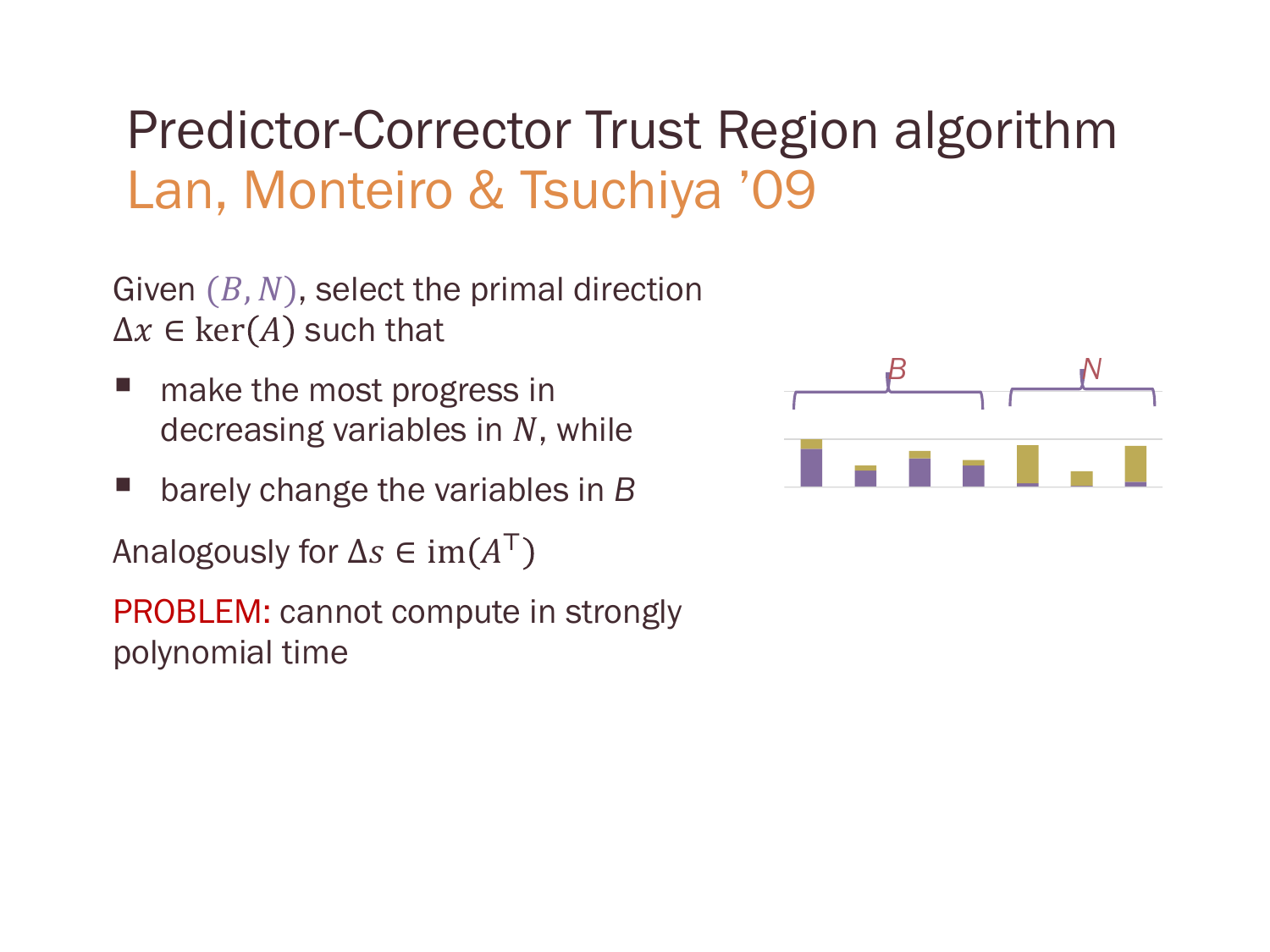### Subspace Layered Least Squares  $P$ M *B N*

Given  $(B, N)$ , select the primal direction  $\Delta x \in \text{ker}(A)$  such that

- make the most progress in decreasing variables in  $N$ . restricting  $\Delta x_N \in V$  for a subspace  $V \subseteq \text{Proj}_{N}(\text{ker}(A))$
- V is chosen such that any  $\Delta x_N \in V$  can be extended to  $(\Delta x_B, \Delta x_N) \in \text{ker}(A)$ with small  $\Delta x_R$
- $$ singular value decomposition



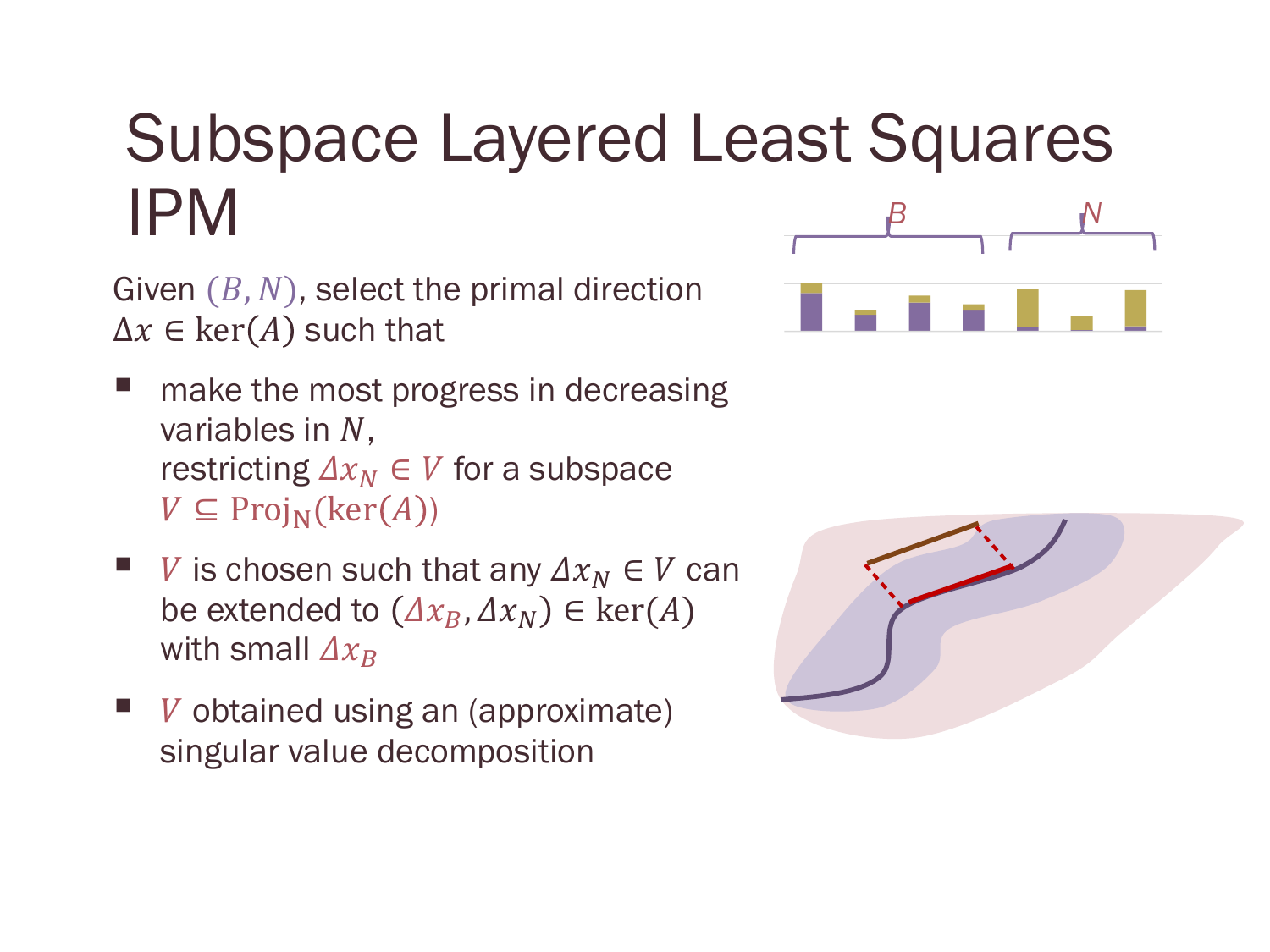## Analysis

Focus on subspaces  $V \subseteq \text{Proj}_{N}(\text{ker}(A))$ and  $U \subseteq \mathrm{Proj}_{B}(\mathrm{im}(A^{T}))$  used in the algorithm.

In  $O(\sqrt{n}\log n)$  iterations

- We reach the end of the polarized segment, or
- $\blacksquare$  dim(V) and dim(U) increase

Can happen at most  $n$  times



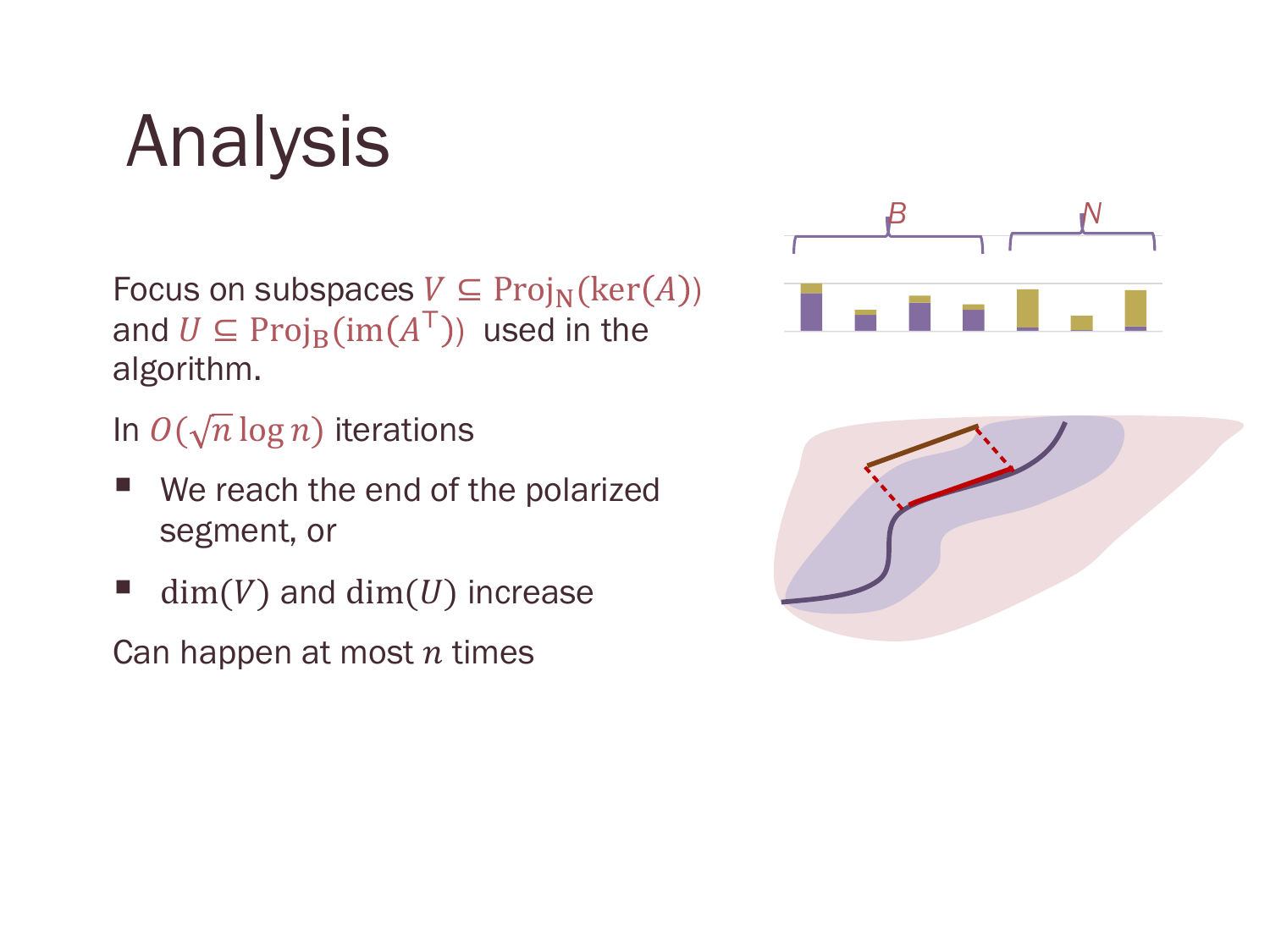$$
\min\left\{\left[\text{poly}(n,\log\bar{\chi}_A^*)\right],\left(2^n\right)\right\}
$$

THEOREM (Allamigeon, Dadush, Loho, Natura & V. '22) There exists a primal-dual path following method where the number of iterations is  $O(n^{1.5} \log n) \min \big\{ O(2^n)$ , min  $\big\{ \text{of any path follows } r \in \mathbb{R}^n \big\}$ of any path following method

The same holds for the Lan–Monteiro–Tsuchiya trust region algorithm.